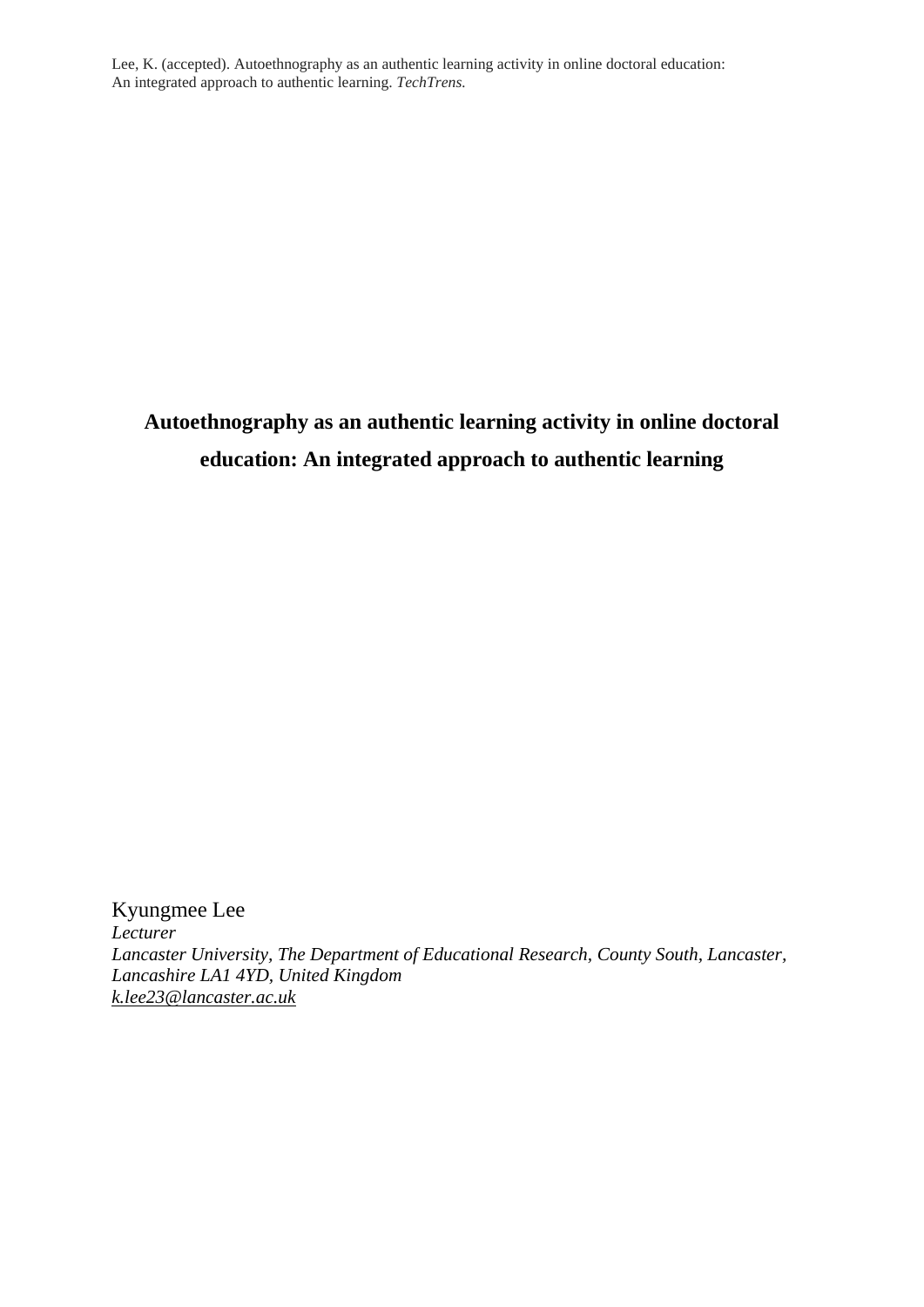## **Autoethnography as an authentic learning activity in online doctoral education:**

# **An integrated approach to authentic learning**

Under the constructivist learning paradigm, which emphasises authenticity as a required condition for learning, distance educators have been striving to create authentic learning environments that reflect the real world. However, it is inevitably challenging to make an online learning environment authentic for learners when it is ultimately separated from their real-life contexts. Particularly, in online doctoral education, given the diversity among online learners, even defining "what is real and to whom" is a difficult task. This paper argues that the epistemological approach to authentic learning, based on the constructivist learning paradigm, is not sufficient to make online learning "authentically" meaningful. The paper introduces an alternative, ontological approach stemming from the transformative learning paradigm, and suggests autoethnography as one authentic learning activity that can effectively integrate the epistemological and ontological approaches to authentic learning in online doctoral education. Such a comprehensive conceptualisation of authentic learning, as an integrated process of both knowing and becoming, allows each doctoral student to become a more authentic self across their learning and living environments.

Authentic learning; Autoethnography; online doctoral education; epistemological approach; ontological approach

## **1. Introduction**

The constructivist learning paradigm emphasises authenticity (i.e., the quality of being real or true) as a required condition for meaningful learning (Jonassen, 2010). Under the regime of that learning paradigm, educators and instructional designers have for decades been striving to create authentic learning environments that reflect the real world (e.g., Herrington & Oliver, 2000; Ozverir, Herrington, Osam, 2016; Rule, 2006). While providing authentic learning activities, which are relevant to individual learners' real-life situations, instructional designers have also focused on facilitating learner reflection and collaboration—on the grounds that this is the way in which problems are solved and knowledge is constructed in the real world (Scardamalia & Bereiter, 1994). Yet, despite these continuing efforts, when the design of an online learning environment is ultimately separated from learners' real-life environments, it is inevitably challenging for instructional designers to make online learning genuinely authentic to individual learners (Lee, 2018a). In addition, given the increasing diversity among today's online students in terms of their needs, backgrounds, and learning and living conditions, even defining "what is real and to whom" is a difficult task.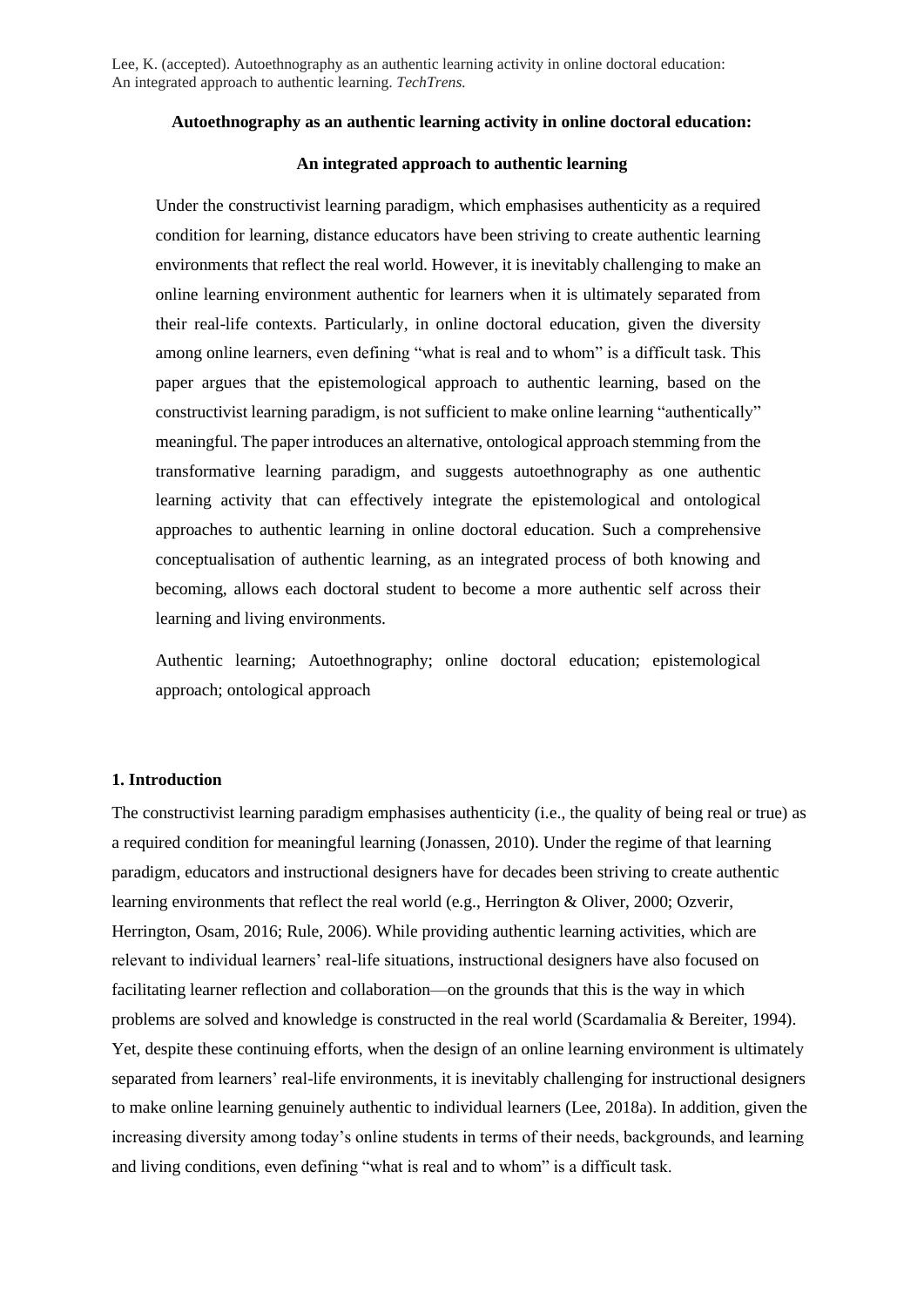When it comes to online doctoral education, there is mounting pressure on tutors to make learning authentic to their diverse student group (Lee & Oztok, under review; Kung & Logan, 2014). For many adults with multiple responsibilities in their personal and professional lives, doing doctoral study at a distance can be extremely burdening. In addition, most online doctoral students, who are also experienced professionals, come to an online doctoral programme with a considerable level of both real-life skills (accumulated through their working experiences) and academic knowledge (attained from their previous education). In order to maintain their motivation and will to learn, therefore, it is particularly important to help them situate their doctoral study in real-life contexts, making both their learning process and outcome meaningful (Kung, 2017; Rockinson-Szapkiw, Spaulding, & Spaulding, 2016). In other words, it would not be possible to expect online doctoral students to engage in a meaningful learning process, simply by providing new knowledge and skills, which are disconnected from their real-life situations. Given the huge distance of doctoral students' real world—not only from their tutors' but from each other's—the question of "what is real and to whom" becomes more complex to answer.

The aim of this paper is to reconceptualise "authentic learning," primarily with reference to online doctoral education contexts, but the reconceptualisation will be applicable across multiple distance learning contexts. The paper acknowledges that the ways in which authentic learning is currently defined and approached under the constructivist learning paradigm (e.g., designing authentic learning activities and facilitating collaborative knowledge construction) are meaningful. However, the paper will further argue that they are not sufficient to make online doctoral students' learning "truly" authentic. Aiming to address the limitations of the knowledge-focused approach to authentic learning, this paper will introduce an existence-focused approach stemming from the transformative learning paradigm and will suggest that distance educators and instructional designers integrate the two approaches in their pedagogical practices. The paper will further demonstrate that a comprehensive conceptualisation of authentic learning, as an integrated process of both knowing and becoming, can allow each doctoral student to become a more authentic self across their learning and living environments.

#### **2. Two approaches to authentic learning in literature**

There are, at least, two distinctive approaches to conceptualising authentic learning in the current literature related to online doctoral education. The first, which I call an "epistemological" approach, is based on the constructivist learning paradigm and the second, which I call an "ontological" approach, is based on the transformative learning paradigm. The former (epistemological) approach has been most evident in the literature concerning the design of online learning environments, which make learning contexts or scenarios more meaningful and relevant to individual learners and their real-life circumstances. The latter (ontological) approach is more prominently discussed in the literature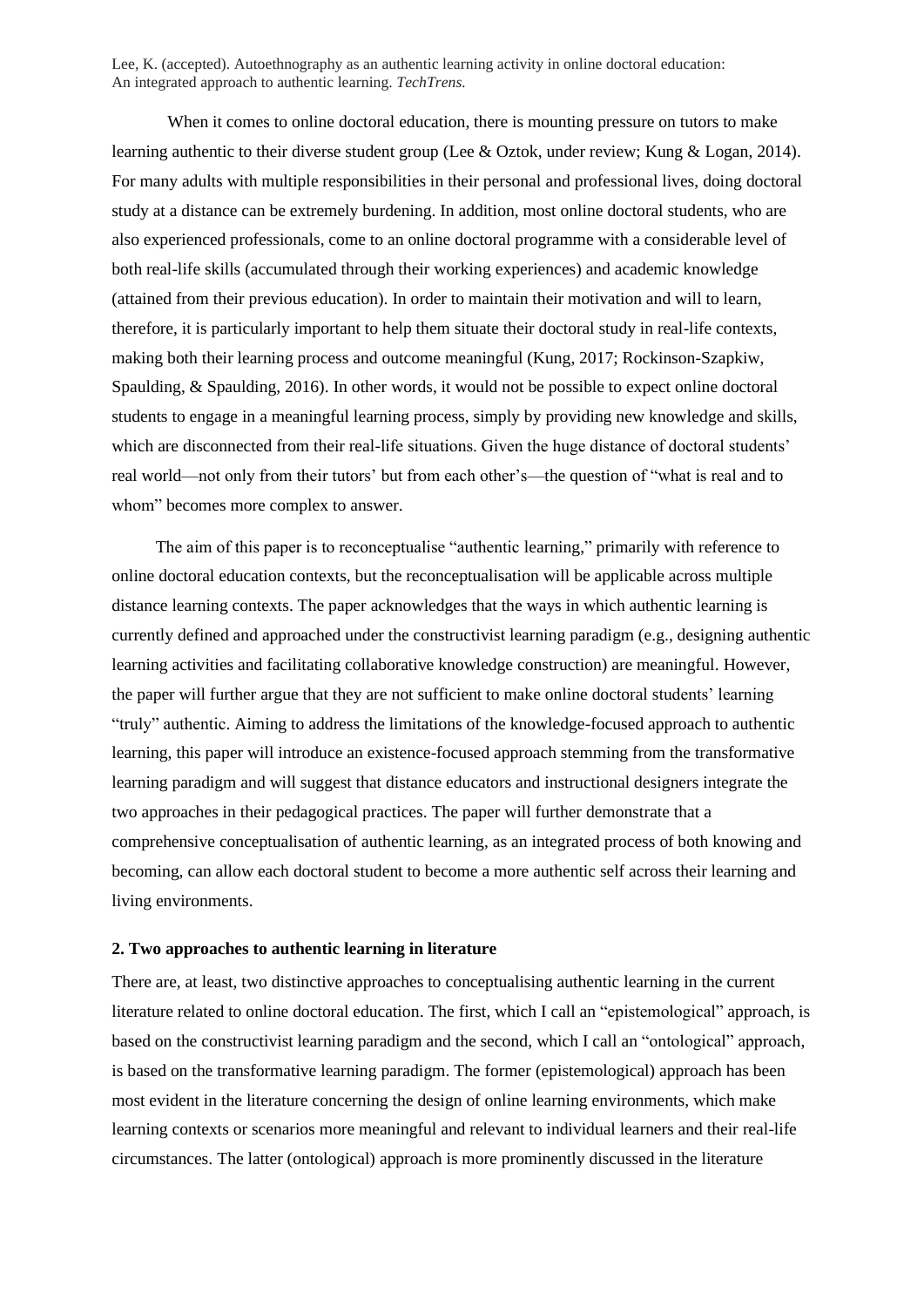concerning how adult learners learn and who adult learners are. That adult learning literature stresses the importance of enabling adult learners to be an authentic self throughout their learning process or to become a more authentic person as an outcome of their learning. Thus, the expected outcome of authentic learning, in the constructive learning paradigm, is new knowledge and skills, whereas the expected outcome of authentic learning, in the transformative learning paradigm is new perspectives and a greater sense of self- or social awareness.

## **An epistemological approach.**

One of the first attempts to make distance learning experiences more authentic for individual learners is documented by Herrington and Oliver (2000). They developed an instructional design framework for authentic learning environments by defining critical pedagogical elements of situated learning—in other words, a representative model of constructivist learning, which stresses removal of separation between the educational contexts where abstract knowledge is taught and the real-life contexts where knowledge needs to be used for problem-solving. The nine elements of their institutional design framework include: 1) Provide authentic contexts that reflect the way the knowledge will be used in real life, 2) Provide authentic activities, 3) Provide access to expert performances and the modelling of processes, 4) Provide multiple roles and perspectives, 5) Support collaborative construction of knowledge, 6) Promote reflection to enable abstractions to be formed, 7) Promote articulation to enable tacit knowledge to be made explicit, 8) Provide coaching and scaffolding by the teacher at critical times, and 9) Provide for authentic assessment of learning within the tasks. Among these nine elements of situated learning, many instructional designers have particularly focused on providing authentic activities, which are characterised by Reeves, Herrington, and Oliver (2002) as:

authentic activities match as nearly as possible the real-world tasks of professionals in practice rather than decontextualised or classroom-based tasks… Problems inherent in the activities are ill-defined and open to multiple interpretations rather than easily solved by the application of existing algorithms. Learners must identify their own unique tasks and sub-tasks in order to complete the major task… The task affords learners the opportunity to examine the problem from a variety of theoretical and practical perspectives, rather than allowing a single perspective that learners must imitate to be successful… Collaboration is integral to the task, both within the course and the real world, rather than achievable by an individual learner. (p. 564)

Those suggested characteristics of authentic learning activities have effectively guided online educators' instructional design practices across different pedagogical contexts for some considerable time. Yet, while the characteristics remain in use in the form of design principles in the online learning literature (see Herrington, Reeves, and Oliver, 2014), there have been growing reservations about the idea of instructional designers "designing" authentic learning environments and "providing"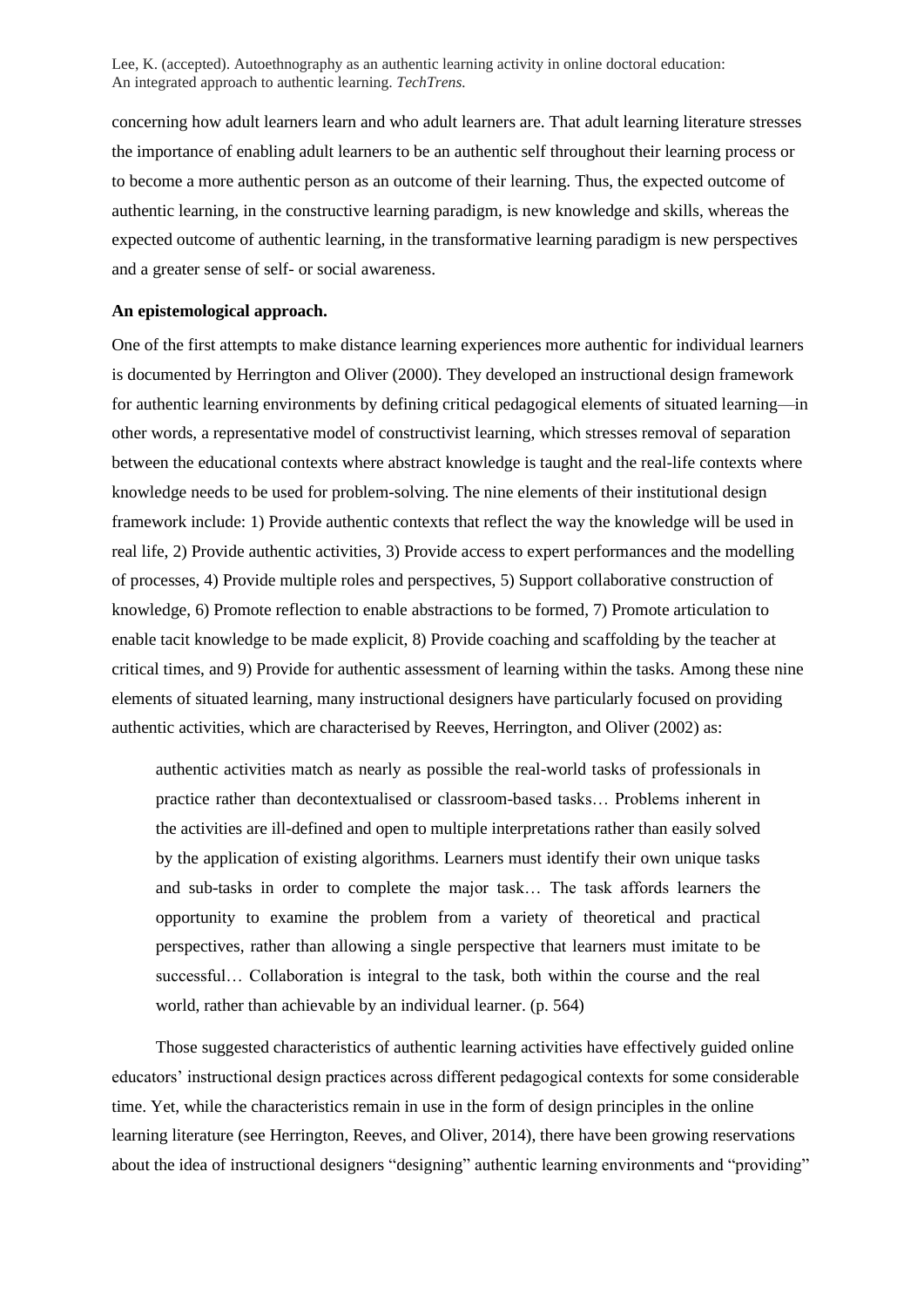authentic learning activities. One of the earliest criticisms of the 'designer-centred' (or 'teachercentred') design practices dates back to 1998 when Petraglia argued that instructional designers had focused on "pre-authenticating learning environments" or "creating environments that are predetermined to reflect the real worlds" (p. 53), even though constructivism denies precisely such notions of pre-authentication or pre-determination. Petraglia concluded that pedagogical practices guided and dictated by the constructivist learning theory tend to overlook the original, fundamental, epistemological ideas of constructivism (see more in Lee, 2018b)

For example, going back to the nine elements of situated learning (Harrington & Oliver, 2000), it is noticeable that educators (not learners) who pre-decide which knowledge, and the way in which it will be used in learners' real-life settings; and who pre-determine the way learners need to perform their tasks and construct the knowledge. As Gulikers, Bastiaens, and Martens (2005) argue:

it cannot be automatically assumed that an environment that is designed by educational developers as an authentic environment is also experienced as authentic by students… It can be questioned what the relevance is of an authentic learning environment that is perceived as authentic in the eyes of teachers but not in the eyes of students. (p. 512-523)

In the recent educational context, with its growing diversity of student backgrounds, it is increasingly difficult to expect any single learning activity to be authentic to all learners at the same time—no matter how real (ill-defined, complex, reflective, etc.) the pre-designed activity is. In distance learning contexts, where there is a clear separation, at least in a physical sense, between students' learning environment and their real-life environments, it is even more challenging to make a learning environment authentic to everyone. For example, in the UK-based online doctoral programme in which the present Lee's (2019) teaching practice is situated, there are more than a hundred adult students, who are all educational professionals currently working at different institutions and living in different countries across the globe. Given those students' diverse professional, cultural, and personal circumstances, it seems impossible to provide any learning activity naturally authentic to all of them. Especially given that the real-worldness of any learning environments, in a more holistic sense that includes learning activities, processes and outcomes, will be differently experienced by each student, based on their own unique standpoint.

In addition, the design of authentic learning activities is often guided by the principle of "matching as nearly as possible" the real-world tasks and performances of professionals in practice (i.e., experts). However, the validity of such an expert-modelling principle can also be questioned, on the grounds that it may contradict other design principles of authentic activities—including the one suggesting that learners "identify their own unique tasks and sub-tasks in order to complete the major task" and "examine the problem from a variety of theoretical and practical perspectives, rather than allowing *a single perspective* that learners must imitate to be successful" (Reeves, Herrington, &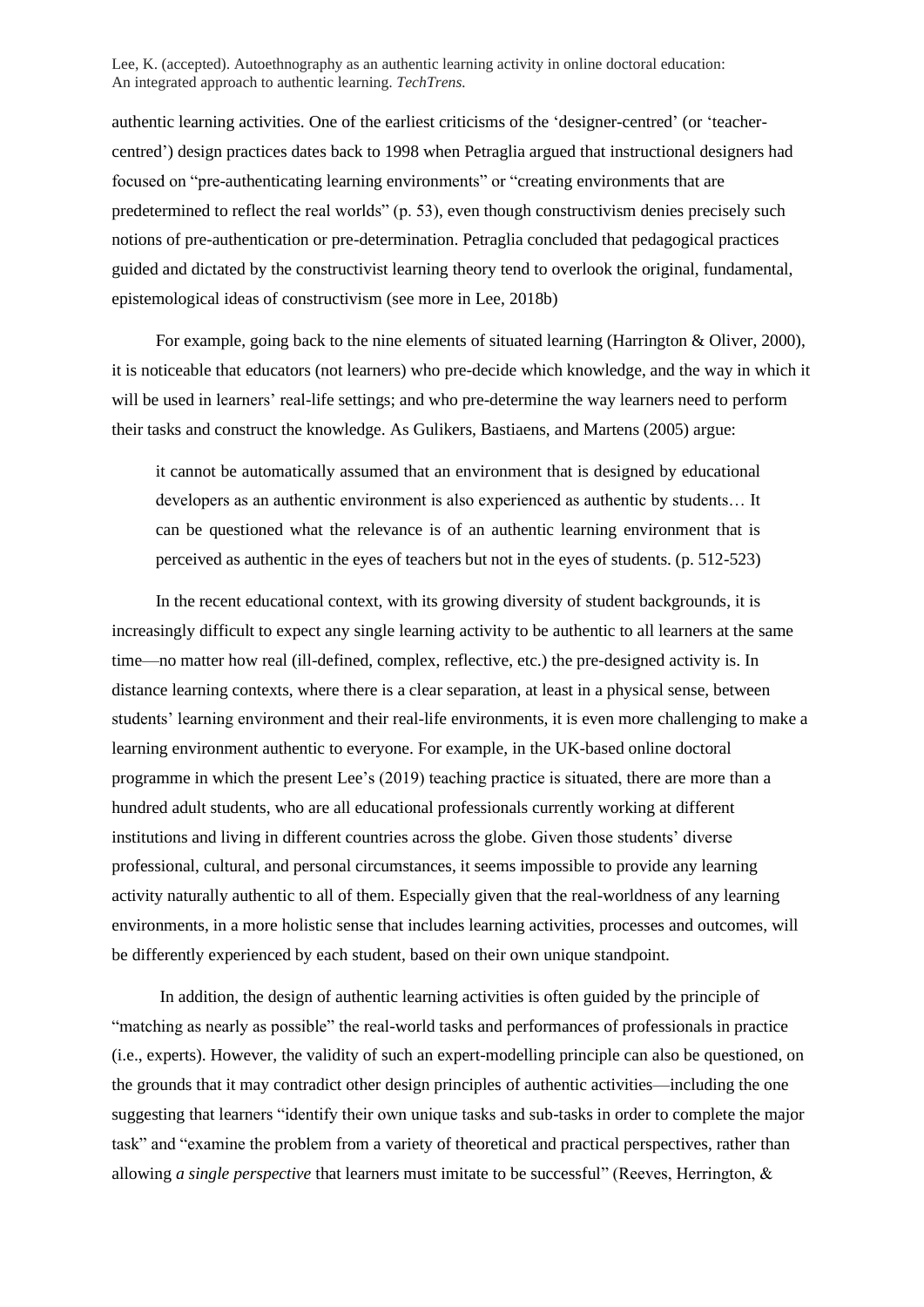Oliver, 2002, p. 564). In other words, how can anyone possibly design a learning task *both* requiring learners to follow the ways in which "experts" would act in the real world *and* allowing learners to perform the task in their own unique way using diverse perspectives (not the single perspective of experts)? The very assumption that there are "the" professionals, whose knowledge and perspectives are more worthy than others', is also problematic in the current society in which multiple perspectives and forms of legitimate knowledge co-exist. In the online doctoral programme mentioned earlier, for example, all doctoral students are "the" professionals in their own working contexts; thus, *both* questions of which task is authentic and which ways of performing the task should be adopted need to be answered by themselves.

# **An ontological approach.**

Alternatively, the ontological approach to conceptualising authentic learning in adult learning literature draws its focus on "enabling" or "empowering" each adult to be an authentic self in their learning contexts, and furthermore, to become a more authentic person in their real-life contexts as an outcome of their learning. Such an existence-focused approach in adult learning has emerged from different philosophical and theoretical grounds (Kreber et al., 2007). One dominant idea underpinning the ontological approach is Heidegger's (1962) distinction between authenticity and inauthenticity. Heidegger posited that to live authentically, people need to be able to confront their own limitations and open up different possibilities for their existence (i.e., ways of being, living, and interacting with others) beyond those defined and determined by social norms and/or personal habits. When people exist inauthentically, they do not (or forget to) care for themselves or others—they live without the will to free themselves from their own limitations. When people exist in what Heidegger called everydayness, they tend to be too busy with everyday affairs and caught up in their daily routines, thereby becoming indifferent to re-imagining their own possibilities (Zimmerman, 1986).

Some adult educators and theorists further argue, based on the Frankfurt School of Critical Theory (for example, Adorno, 2003), that authentic existence involves critical reflection on social structures and historical development of the self and self-awareness. Thus, people, to live authentically, need to be able to ultimately recognise real emancipatory possibilities and challenge the existing power relationships in a certain society, which limit their possibilities of being. Although there is a nuanced distinction between the political aim (or end-point) of Heidegger's and Critical Theorists' ideas of being an authentic self, there is a shared focus, in both theoretical grounds, on developing new perspectives and a greater sense of self- or social awareness as a learning outcome. In other words, existence-focused authentic learning, in both a self-oriented (in Heidegger, 1962) and a social-oriented (in Adorno, 2003) sense, is aligned with the transformative learning paradigm:

New information is only a resource in the adult learning process. To become meaningful, learning requires that new information be incorporated by the learner into an already well-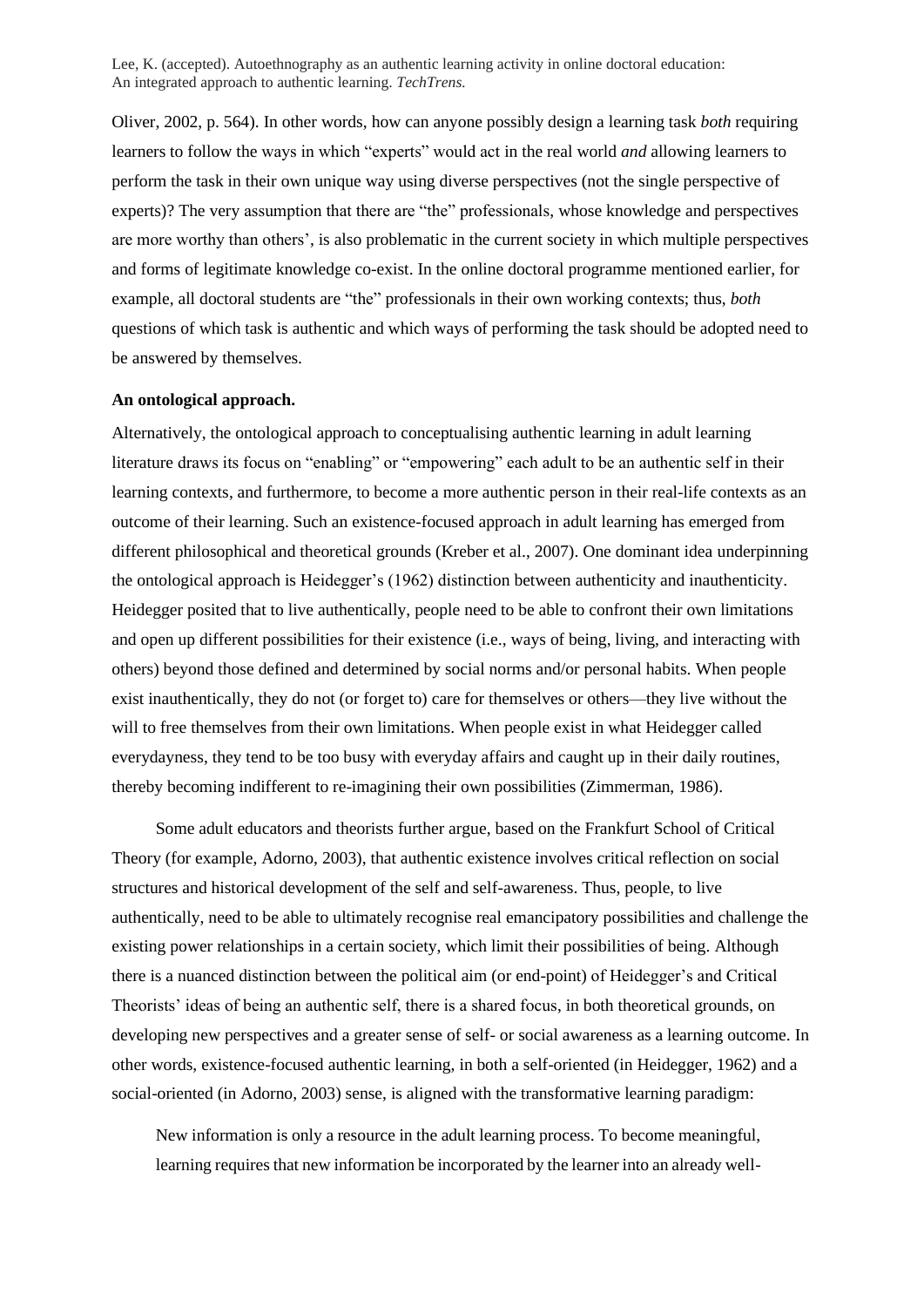developed symbolic frame of reference, an active process involving thought, feelings, and disposition. The learner may also have to be helped to transform his or her frame of reference to fully understand the experience. (Mezirow, 1997, p. 10)

Transformative learning is a process in which individuals experience radical changes in their perspectives through critical reflection and rational dialogue (Mezirow, 2000). Transformative learning brings about "a wholistic change in how a person both affectively experiences and conceptually frames his or her experience of the world when pursuing learning that is personally developmental, socially controversial, or requires personal or social healing" (Yorks & Kasl, 2006 p. 46). That is, according to the transformative learning paradigm, the outcome of authentic learning includes cognitive, affective, and behavioural changes, which fully transform the ways in which the person sees, feels, and interacts with others in society. Even though knowledge-focused authentic learning also brings about affective and habitual changes as an outcome (see, Herrington, Reeves, & Oliver, 2009), one of the features that most distinguished the transformative learning paradigm from the constructivist learning paradigm is its strong emphasis on affectedness—not only as an outcome but also as a trigger and beginning of learning. Heidegger (1962) defines "affectedness" as a state of mind or mood, that is, a fundamental condition of being-in-the-world and relating-to-the-world (and others). Such a state of mind or mood affects how adult learners feel, sense, and direct their learning and living situations. (Only) when adult learners feel and sense the strong need or will to transform their perceptions and practice to become a more authentic self in the world, will authentic learning happen.

Going back to the example of the UK-based online doctoral programme, most of the doctoral students originally join the programme with a rather instrumental motivation to earn a doctoral degree for other purposes such as being promoted and getting a new job (see Lee & Oztok, under review). Those doctoral students with full-time jobs and other social and personal responsibilities tend to perceive distance learning as a convenient tool to earn a doctorate without sacrificing their personal and social lives. However, in their new learning and living conditions, doctoral students often face a series of "disorienting dilemmas," moments when their expectations and experiences do not match, when everyday habits and new ways of being come into conflict, and when frames of reference are destabilised and questioned (Mezirow, 2000). Those moments trigger students' "critical reflection" including self-examination of their experience and critical assessment of their assumptions; and "rational dialogue", which involves sharing experiences with others and exploring alternative approaches to the situations among their peers. Through the processes, students plan different actions, thereby acquiring knowledge for implementing their plans, and reintegrating "new perspectives" into their lives (Herbers, 1998, as cited in Glisczinski, 2007).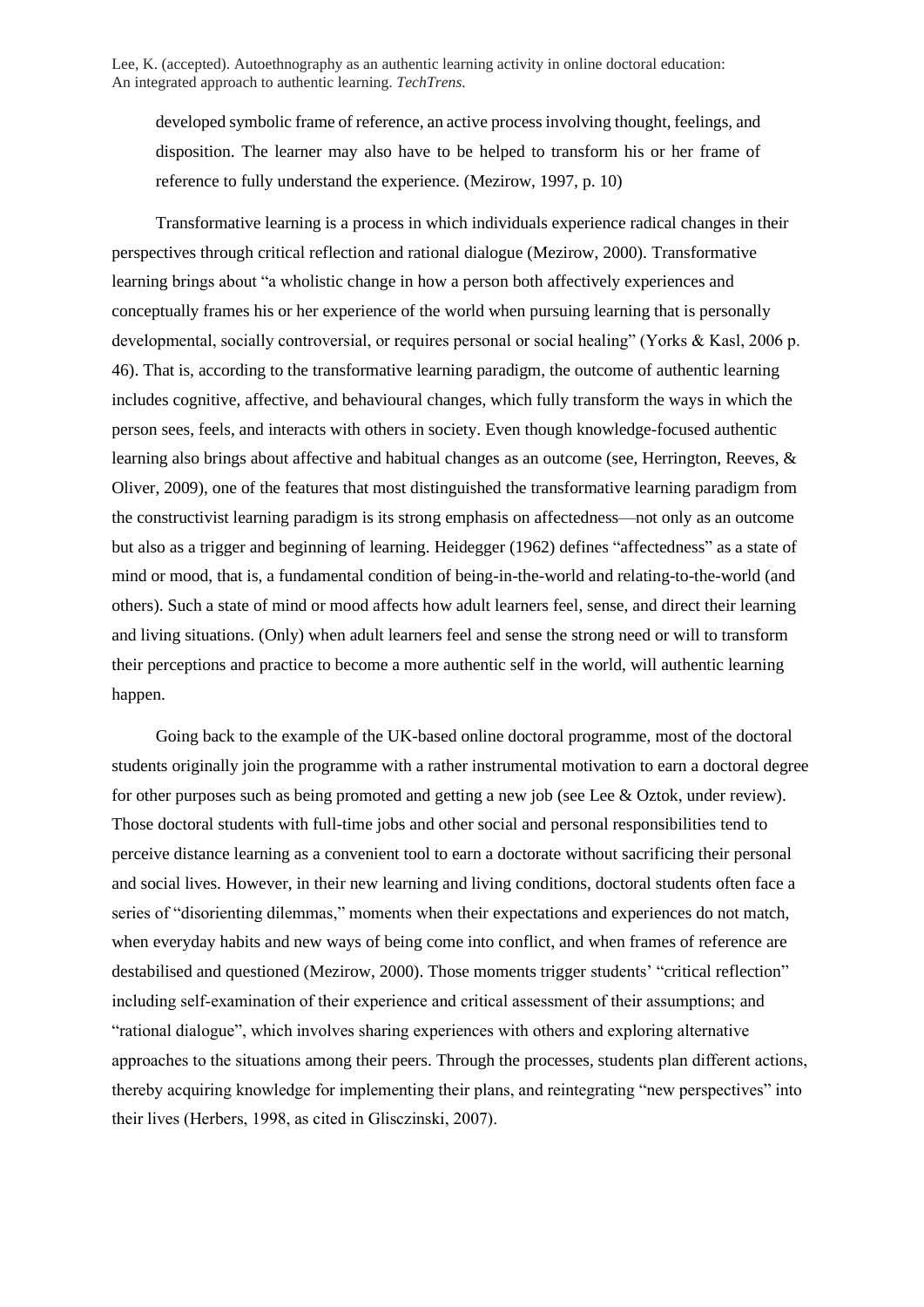The implication is that, under the transformative learning paradigm, one of the most essential characteristics of authentic learning activities is to provide moments that trigger disorienting dilemmas and to provoke affectedness (i.e., the will to engage with critical reflections and rational dialogues). Students, by experiencing (and dealing with) such moments and affectedness, experience multiple "new becomings" such as: becoming a distance learner, becoming a doctoral researcher, becoming a better professional, and becoming a scholar. Through these transformative processes, therefore, doctoral students learn authentically, which leads them to become a more authentic self both in their learning environment and their real-life contexts. Such authentic learning experiences are, however, often accompanied by negative emotions (e.g., a sense of anger, distress, doubts, denial, etc.). Despite the necessity of experiencing those emotions, if learning is to be truly authentic, by no means is that an easy experience; in fact, such negative emotions can result in failures (i.e., student drop-outs) rather than meaningful learning in online doctoral programmes. In fact, many students in the online doctoral programme find such emotions overwhelming and discouraging. Therefore, supporting their emotional experiences of challenging their current selves and becoming a different person (hopefully, a better one) is a critical task for tutors in those programmes.

It is worthwhile to note that some critical theorists, especially those with strong political aspirations for social transformation, may criticise the individualistic nature of transformative learning, which mainly focuses on individual learners' experiences and perspective transformations. Despite the perceived lack of criticality and social orientation in transformative learning, it is commonly observed in online doctoral programmes that as individual learners become a more authentic self, that has positive effects not only on themselves but also on their neighbouring others and communities.

## **3. An integrated approach to authentic learning and autoethnography**

In this section, I will argue that tutors in online doctoral programmes can better support students' authentic learning experiences by combining both the epistemological approach and the ontological approach in their pedagogical practice. Some may argue that there is no clear distinction between the epistemological approach and the ontological approach—or, more specifically, between the constructive learning paradigm and the transformative learning paradigm. This paper also acknowledges the possibility that situated learning may, ultimately, leads to transformative learning, thereby producing new perspectives; or, in other words, the transformative learning may happen when doctoral students perform constructivist learning tasks in order to develop new knowledge and skills. In fact, it is often noted that online programmes, designed according to principles of epistemological authentic learning, not only yield knowledge and skills but also shape new attitudes and nurture new actions or habits—often understood as learning addressing all four learning domains, which are cognitive, affective, psychomotor, and conative (see Herringon, Reeves, & Oliver, 2009).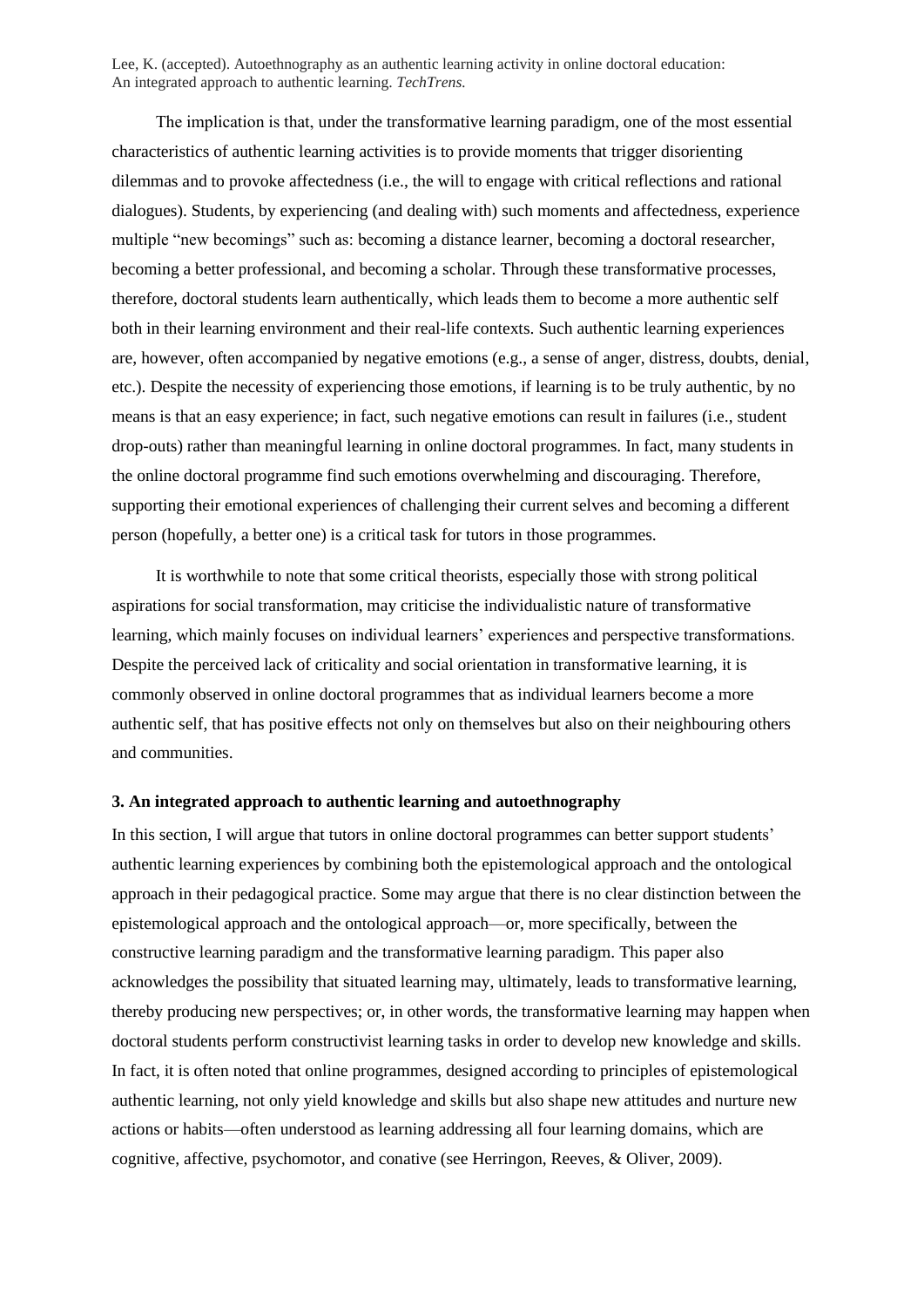Despite a certain degree of commensurability between the two, however, this article sees the value of first "explicitly" separating the two and then "intentionally" integrating the two, highlighting characteristics and limitations of each (see Table 1). A lack of political direction and emotional emphasis in the epistemological approach and a lack of pedagogical direction and practical design principles in the ontological approach can thus be complementarily addressed when both approaches are fully integrated into online doctoral programmes.

|                       | <b>Epistemological Approach</b>    | <b>Ontological Approach</b>             |
|-----------------------|------------------------------------|-----------------------------------------|
| Philosophical         | Knowledge-focused: Constructivist  | Existence-focused: Transformative       |
| <b>Foundations</b>    | learning paradigm                  | learning paradigm                       |
| Learning              | Constructing meaningful knowledge  | Becoming a more authentic person        |
| <b>Purpose</b>        |                                    |                                         |
| Learning              | Problem-solving, collaborative     | Critical reflection, rational dialogue, |
| <b>Process</b>        | knowledge production, reflection   | multiple becomings                      |
| Learning              | New knowledge and skills           | New perspectives and critical           |
| <b>Outcome</b>        |                                    | awareness                               |
| <b>Learning Model</b> | Situated learning                  | Transformative learning                 |
|                       | Instructional designers: Designing | <b>Emotional supporters: Triggering</b> |
| <b>Tutors' Roles</b>  | authentic learning activities and  | disorienting dilemmas and providing     |
|                       | facilitating knowledge production  | emotional supports                      |
| Pedagogical           | A lack of political direction and  | A lack of pedagogical direction and     |
| <b>Limitations</b>    | emotional emphasis                 | practical design principles             |

Table 1. A comparison of two approaches to authentic learning

# **Autoethnography.**

Autoethnography is a qualitative research attempt to collect stories about the self, and then to understand the shared aspects of general culture and the cultural practices embedded and represented in those self-narratives (Chang, 2008). By using autobiographical stories and self-reflection on those stories as main data sources, researchers can explore and access their complex inner thoughts and emotions and, thus, develop a more comprehensive understanding of social phenomena. Adams, Holman Jones, and Ellis (2015) describe the general principles of doing autoethnography, as follows: 1) autoethnographers foreground personal experiences (often focusing on sadness and discomfort) in their research and writing; 2) autoethnographers illustrate the sense-making processes of their experiences; 3) autoethnographers use and show reflexivity to turn back to their social identities and relationships, in order to consider how those influence their sense-making processes; 4) autoethnographers offer insider knowledge of cultural phenomena by researching and writing from the lived, inside moments of their experiences; 5) autoethnographers describe and critique cultural norms and practices; and 6) autoethnographers seek reciprocal responses from audiences.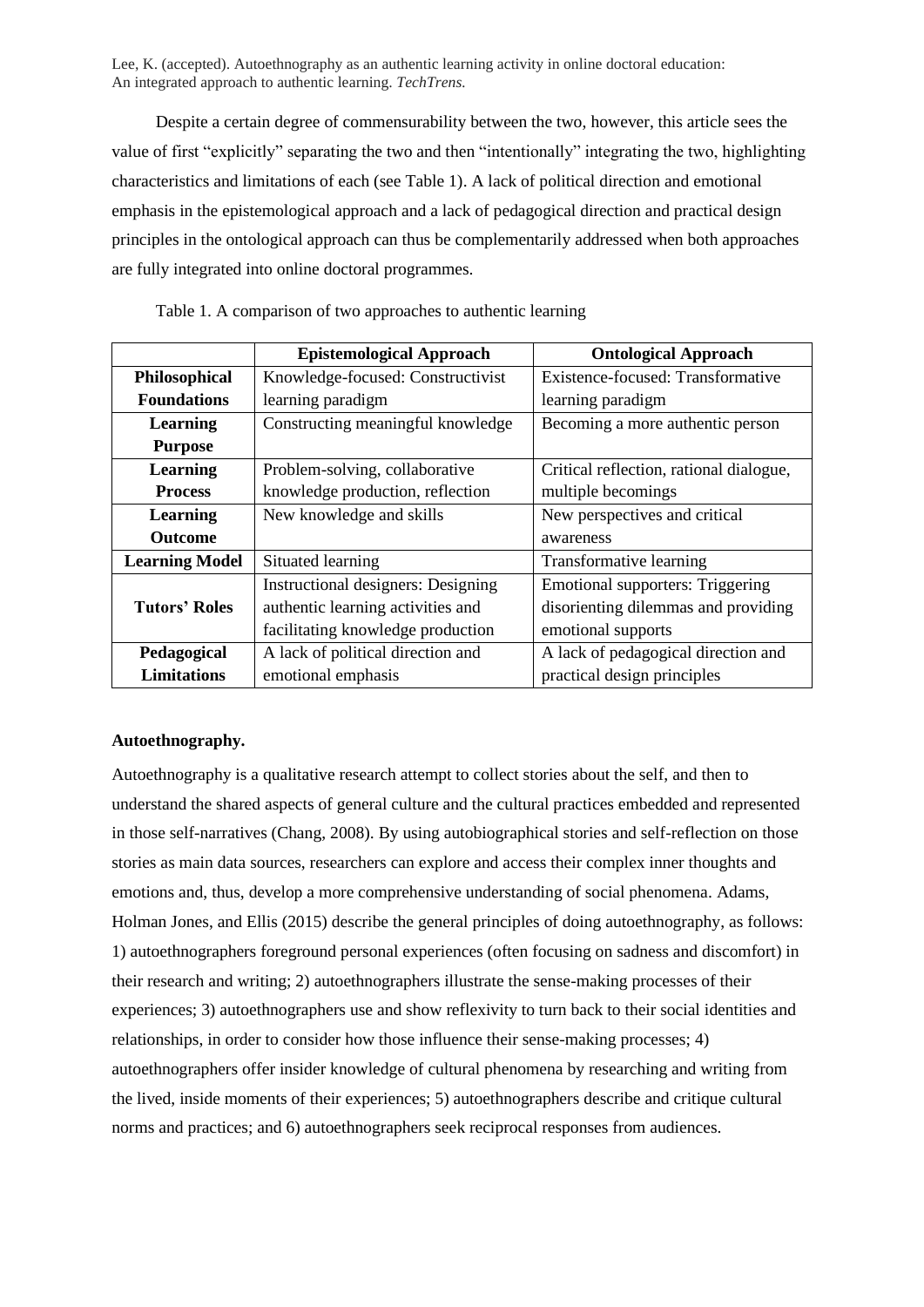The purpose of autoethnography, as a research project, is fundamentally to produce new knowledge that enhances our in-depth understanding of a chosen subject. In autoethnography, an autoethnographer (researcher) chooses the subject of their inquiry, which should be personally meaningful as well as socially, culturally, and academically significant. Online doctoral students, who are novice researchers, can develop their research knowledge and skills by conducting an autoethnographic investigation, which allows them to select and examine their real world problems; that is, one situating their online learning in their real-life contexts. In this scenario, autoethnography can be perceived as an "authentic learning activity", designed to serve doctoral students' situated learning based on the constructive learning paradigm.

On the other hand, autoethnography embarks from a researcher's narrative exploration of their transformative moments (i.e., epiphanies) or emotional struggles (i.e., disorienting dilemmas). Through the inquiry processes, autoethnography often results in other epiphanies and new perspectives and actions; in this sense, there is a strong parallel between autoethnography and transformative learning. Furthermore, autoethnographers critically engage with "the process of figuring out what to do, how to live, and the meaning of their struggles" (Bochner & Ellis, 2006, p. 111) and so ultimately, strive to make life (not only their own but the life of their neighbouring others) better. That is, the political direction in autoethnography (Adams, Holman Jones, & Ellis, 2015, p. 2) is well-aligned with the ontological approach to authentic learning. Online doctoral students, by doing an autoethnography, may develop new perspectives and a critical self- and social awareness, through which they experience "becoming a more authentic self" simultaneously as doctoral student, professional, educator, colleague, and even as friend.

## **4. An illustration: Autoethnography in online doctoral education**

The online doctoral programme discussed in this article consists of two academic phases: in Part 1, approximately thirty doctoral students, who are all in-service educational professionals, enter the programme at the same time and take six online modules together for the first two years. This cohort-based collaborative learning process is effectively facilitated by a range of social activities (e.g., group discussions, peer-reviews), and by annual residential meetings, during which all cohort members come to campus and participate in face-to-face sessions. Subsequently, students move to Part 2, in which they independently work on their thesis project under supervisory guidance for a period of two to three years. The author's research methodology module is the very first module of the programme, which lasts for 20 weeks. The purpose of the module is to help online doctoral students construct a solid understanding of how to plan, conduct, and evaluate educational research. The major assignment of the module is to plan, conduct, and write, supported by the module tutor, a 5,500-word autoethnography on a research specific topic chosen by each student, which enables students to research issues that arise out of their personal experiences.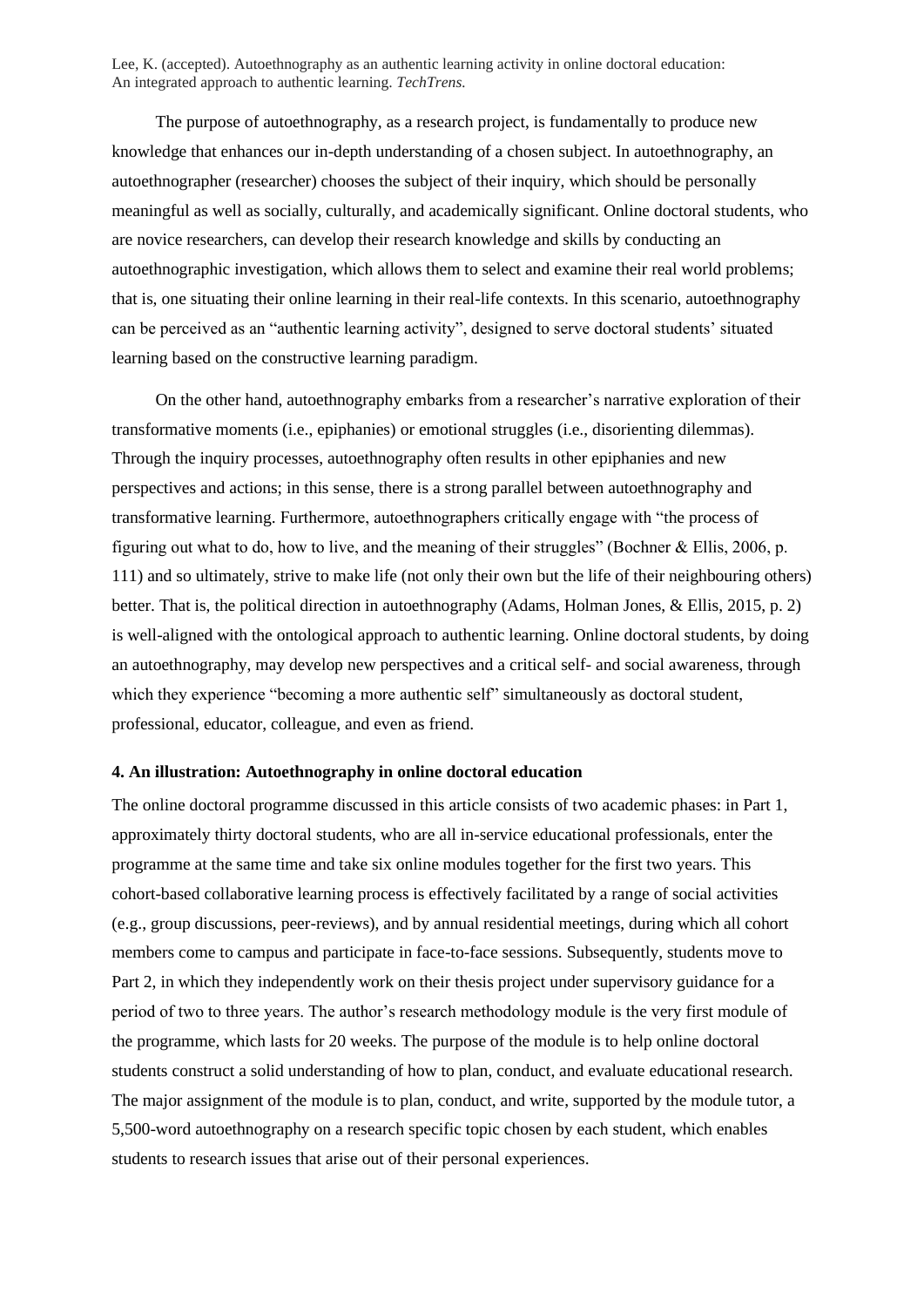The module is structured around three different learning phases: i) Phase I (10 weeks), during which students independently read suggested materials and participate in online group discussions guided by the tutor, while planning their autoethnography assignment; ii) Phase II (6 weeks, including a week-long residential meeting), during which students conduct their autoethnography and write and submit their draft assignment; and iii) Phase III (4 weeks), during which students review two of their peers' drafts, revise their draft based on tutor and peer feedback, and evaluate their learning. In the module, students are provided with opportunities to think (or re-think) and discuss how to conduct good research and what a good researcher could/should do. Students come to the module with their own pre-conceptions of what good research looks like and what rigorous research methods are, which have been developed from their previous research and learning experiences (i.e., some from their Master's courses and others from their involvement in different research projects). Most of them initially hold a relatively positivist view on research, for example being in favour of quantitative research methodologies, which is the dominant tradition in the academic field that the doctoral programme is concerned with.

This group of positivist doctoral researchers, therefore, faced an early disorienting dilemma when the first reading assignments and discussion questions were posed, as follows:

Please bring one paragraph, which you have found particularly interesting, which made you motivated to become an autoethnographer. Also, please bring another paragraph, which you have found particularly uncomfortable, which made you worried about doing an autoethnography in this module. Please tell us why you have felt in such ways and check if your peers have felt the same ways as you have.

Lynn, one student in the previous cohort of the programme picked the following paragraph as her uncomfortable paragraph in response to the first discussion question:

Autoethnography provided me—and can provide you—a method for exploring, understanding, and writing from, through, and with personal experiences in relation to and in the context of the experiences of others. In autoethnography, 'proximity, not objectivity, becomes an epistemological point of departure and return.' (Adams, Holman Jones, & Ellis, 2013, p. 23)

She then commented on the paragraph as follows:

It is the last sentence of this paragraph which makes me feel uncomfortable. The lack of objectivity, that very essence of research which is the aspiration for both my own and my students' research, is presented as being redundant… Can any research be entirely objective? Even if it is not always successfully achieved, it feels a case of 'throwing the baby out with the bathwater' to totally dismiss the concept of producing research which aims to focus on the findings of the research rather than the personality, beliefs and values of the researcher.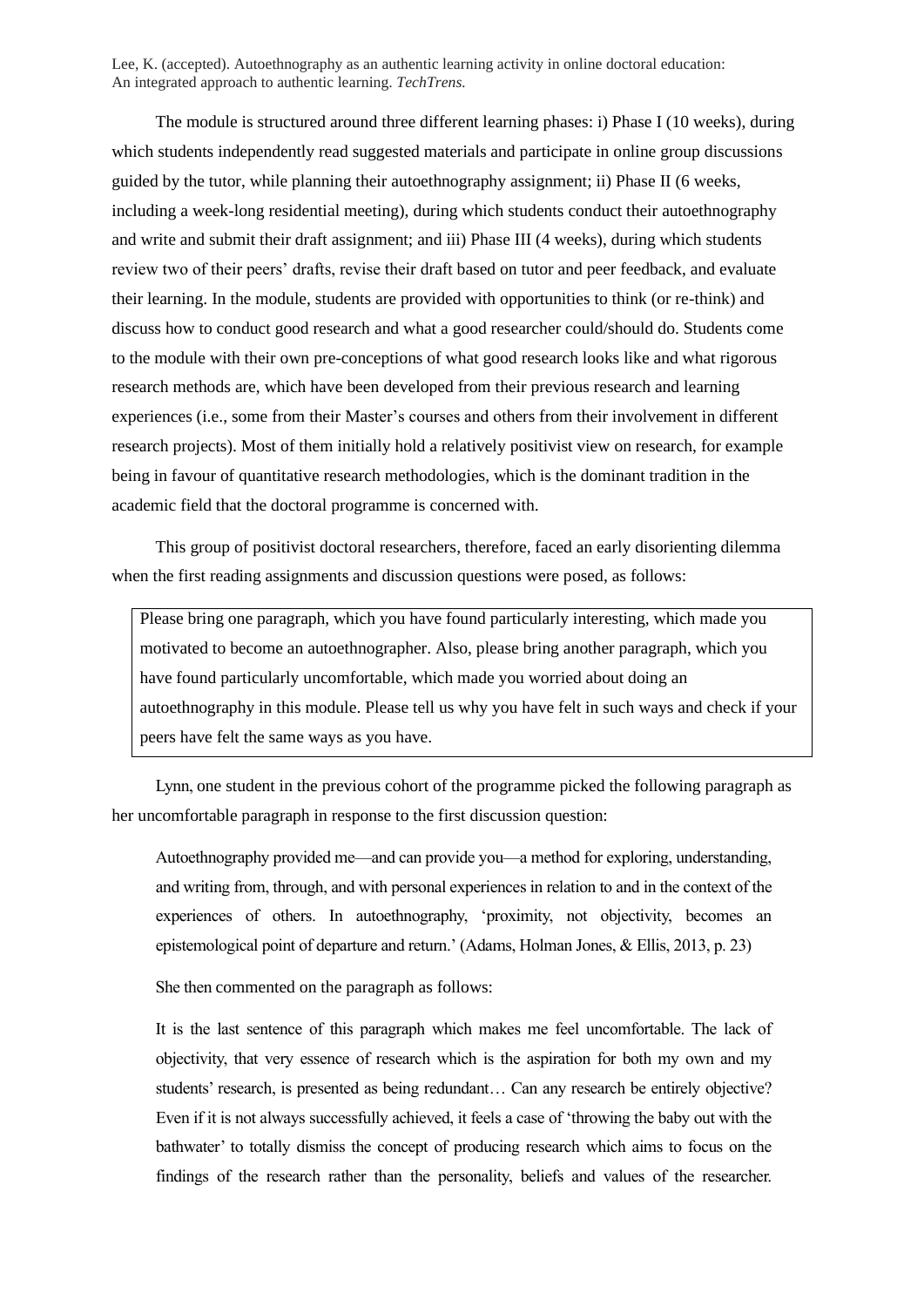Amusingly, I find myself re-reading that last sentence referring to personality, beliefs and values and the immediate thought that comes into my mind is 'but that can't be objective' and I remind myself that it's not meant to be.

As shown by this brief example, autoethnography, which is a radically qualitative and subjectivist research methodology, can play a significant role in doctoral students' authentic learning processes. Reading and learning about autoethnography triggered the essential moments of disorientating dilemma concerning doctoral students' research knowledge and researcher identities, making them feel "uncomfortable". Such feelings encouraged students to continue their "critical reflection" on their emotional reactions about doing autoethnography. Students were asked to articulate, analyse, and share their feelings online with their peers in the module, through which students became further engaged in "rational dialogues" with one another. For example, seven other students replied to Lynn's initial post above; and none of those students was hesitant to admit that they were also struggling not only to obtain new knowledge but also to accept new perspectives, which were very different from their established views on rigorous and "objectivist" research.

Sam, another student also wrote a similar post to Lynn's, which illustrated his negative initial feelings about autoethnography because of its lack of objectivity. He, however, picked the following paragraph as his interesting one:

As our stories illustrate, autoethnography is a method that allows us to reconsider how we think, how we do research and maintain relationships, and how we live. Our stories of coming to the method tell of moments when excluding or obscuring personal experiences felt uncomfortable, even impossible. Our stories are not unique to us; they also illustrate a change in how researchers approach their work. (Adams, Holman Jones, & Ellis, 2013, p. 8)

He then reflected on the paragraph, concluding that:

Since I had not come across autoethnography previously, the [above] paragraph was both interesting and fascinating when I first read it… In my experience, research has been about finding out something, but removing myself from the situation, being careful not to display any personal bias. So when the opening sentence of this paragraph asks us to '*reconsider how we think, how we do research and maintain relationships, and how we live'* I thought, this feels quite powerful to me, thinking in terms of why I'm undertaking this programme of study, and how I can relate it to my civic and volunteering interests. All the advice in searching for a research topic tells us to find something we're interested in, something we're passionate about and this toedipping into the waters of autoethnography might suit me very well. I don't want to be distant or removed from my research, I want to live it!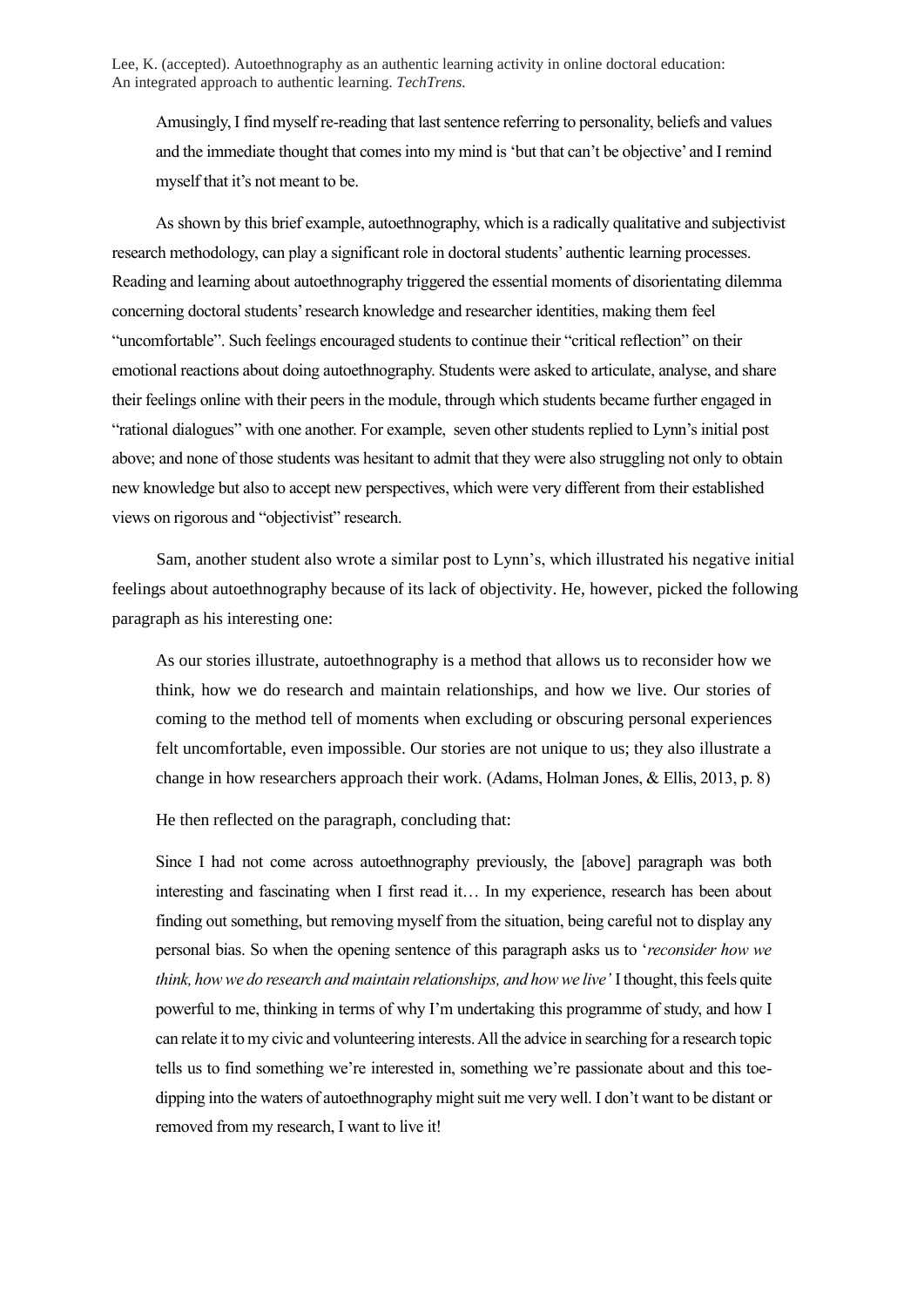During the discussion week, students encountered different perspectives and feelings towards autoethnography—those both similar to theirs and different from their own. As Mezirow (1997) pointed out, however, "the learner may also have to be helped to transform his or her frame of reference to fully understand the experience" (p. 10). Students learning and doing autoethnography experiences were supported and facilitated by other structured module activities. In particular, guided online discussions like the above examples helped expose students to multiple perspectives and prompt meaningful reflections and rational dialogues about autoethnography—essential steps for students to transform their research perspectives. After the online discussions, through which students critically reflected on their initial emotional reactions to autoethnography and collaboratively enhanced their understanding about the particular research methodology, students were next guided to design and plan their own autoethnography project.

Let's start brainstorming now! What are you going to do about the module assignment? Is the notion of autoethnography still messy in your head? If then, you can start with your very personal experiences. Tell us one of your stories (related to learning and teaching in general) that have made you feel uncomfortable, uneasy, difficult, unclear, etc.; so you feel like it is worth spending some time and effort on unpacking and better understanding the story (also, making yourself feel better!). Where you are/were/have been in that story and who else is in that story? Also, tell us why it may be worthwhile for others to listen to the story.

In response to the tutor's invitation, all students posted their own stories, including a great deal of information about their personal and professional lives, in which their autoethnography projects (i.e., authentic learning) were situated. In those stories, students were not only online doctoral students; but also parents (a single parent), teachers (who was verbally abused by students), doctors (who was struggling with establishing a professional identity in a resource-poor country), educational technologists (who did not feel valued and respected by other university staff) and grown-up women (that whose childhood dream to be a scientist was stopped by her parents and teachers). Those stories, originally shared in Week 4, were gradually developed as autoethnography projects; such a developmental process for each student was supported by a series of sub-tasks in the module, including submitting a one-page research proposal (Week 5), followed by a final research proposal submission (Week 10). Each sub-task also involved and generated different moments of disorienting dilemmas, critical reflections, and rational dialogues among the student cohort and the tutor—who were not only trying to help each other's epistemological authentic learning but also ontological authentic learning. This is particularly important since there is a potential risk that, in utilising autoethnography as a learning activity, doctoral students may undergo very painful emotional and psychological experiences while digging into their memories and moments of struggles. That risk has been already noticed by other autoethnographers who have worked with doctoral students on their autoethnographic projects (Doloriert & Sambrook, 2009; Holman Jones, Adams, Ellis, 2013).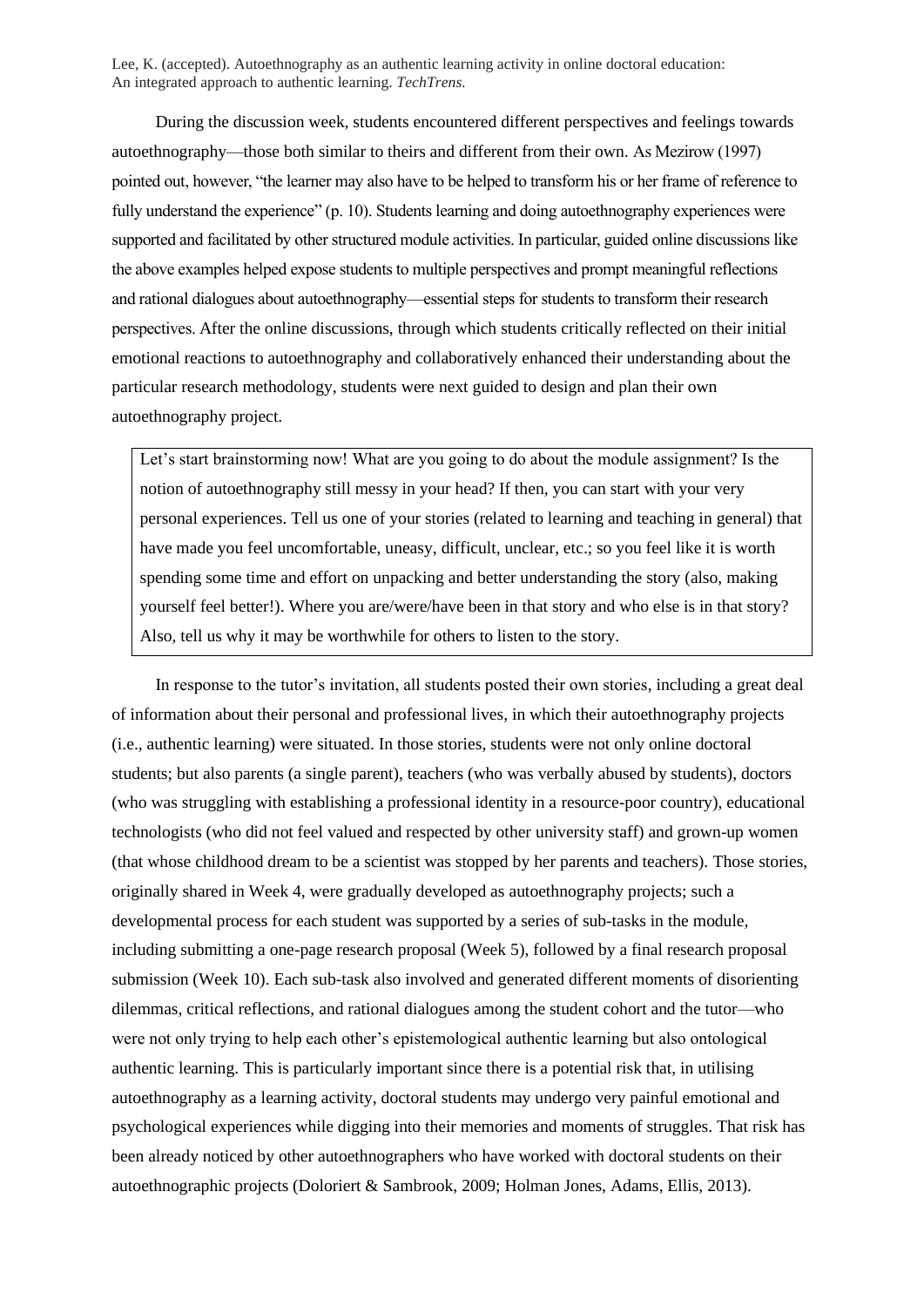Many tutors in online doctoral programmes may find that giving emotional support to their students is burdensome or outside the boundaries of their professional expertise. In this sense, building a supportive learning community among the cohort—as often stressed by epistemological authentic learning—can be critical (Lee  $\&$  Brett, 2015). In the investigated module, online discussions enabled doctoral students to become an authentic person, sharing emotions and struggles with their peers, despite their irreducible distance from them. Subsequently, students could get to know each other not remotely as a peer-student only existing in the learning environment, but as a real person with a great level of authenticity and social proximity. Such a strong sense of proximity more effectively facilitated and supported students' transformative learning processes of becoming both an online doctoral student and an autoethnographer researching their own real-life practices and contexts.

One of the important methodological characteristics of autoethnography in this regard is its focus on collecting data from a researcher's memories; there are always others existing in those memories since the researcher, as a social being, interacts with other social beings in their everyday life. Thus, autoethnographers, in their data collection and analysis processes, naturally have rational dialogues with those important others, who can help them to create more accurate "collective" memories or broaden their perspectives by adding different interpretations or reactions to the recalled events. For example, Jennifer whose study involved examining her own experiences in parenting her teenage daughter, who she perceived was suffering from excessive use of social media, wrote in her final proposal:

As autoethnography is very much based on my experiences, feeling and thoughts I plan to discuss my research with my partner to aim for as accurate an account of information as possible. He, along with my daughter, will also be my guide to what information to share and what should remain private. To enhance my research further I intend to send a (parent & teenager) online questionnaire to volunteers to investigate their perceptions and opinions around social media.

Through such dialogues, which included aspects that happened within the online learning environment and in each student's real-life context, students gradually deepened their understanding of social and cultural events as well as the self and the others in those events, which eventually led to meaningful changes in their frame of reference. The last stage of the transformative learning process is to plan a different action, acquire knowledge for implementing the plan and reintegrate the new perspectives into one's life. The last stage of autoethnography is to write and share one's autoethnography (i.e., research report) with others in order to achieve the ultimate aim of the autoethnography, which is to figure out what to do and how to live, and in so doing to make one's (and others') life better. In Week 16, all students submitted their draft autoethnographies and embarked on a peer-review process, in which each student reviewed and provided comments on two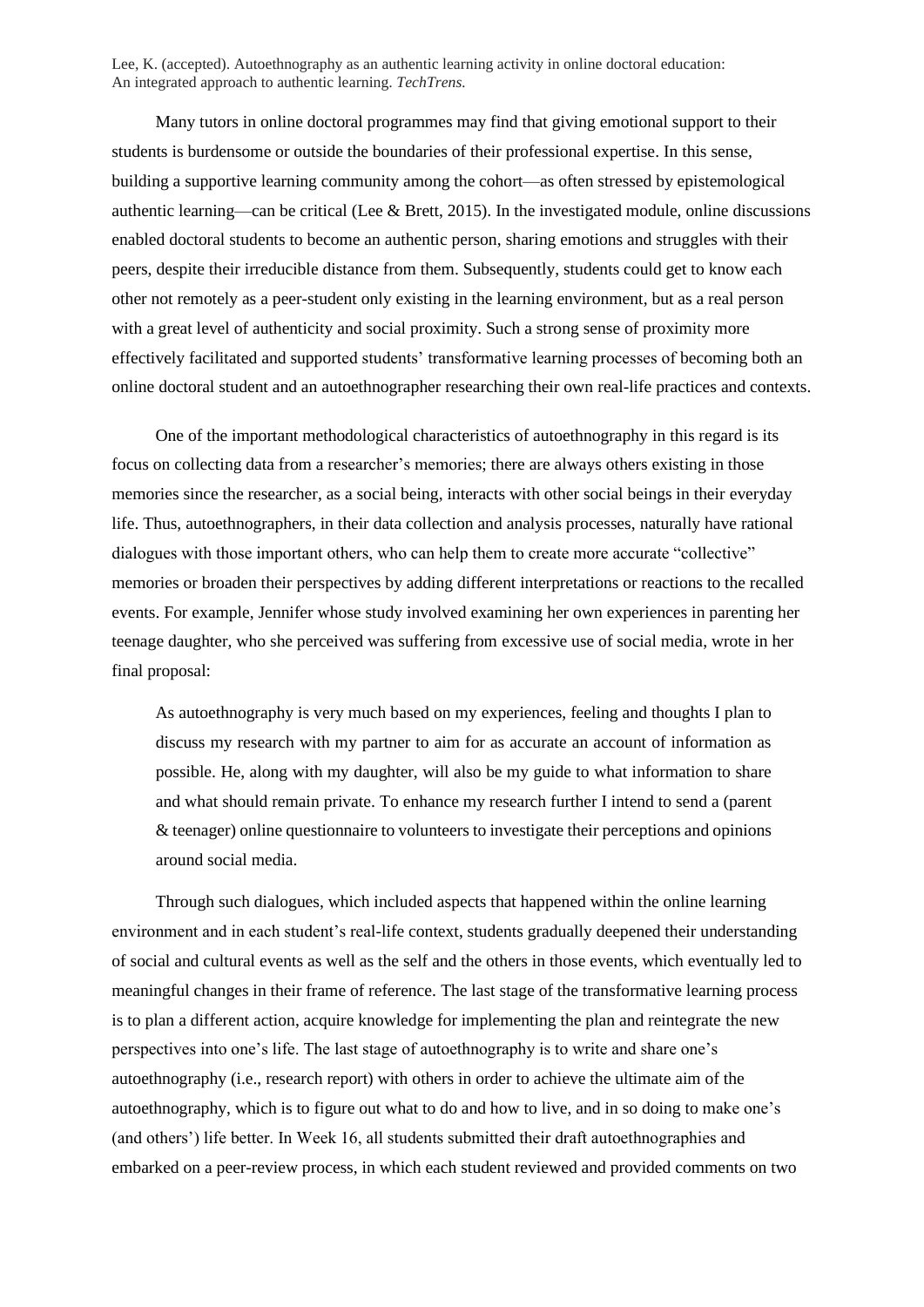of their peers' drafts. That is, in this module, a submitted draft autoethnography was reviewed by three people (two peer-students and a module tutor). This was another valuable opportunity for students to have a rational dialogue and review their newly constructed research knowledge and perspectives, as Sara reflected:

The autoethnographic experience is something that I found really useful and actually enjoyable, and the process of our first peer review (of many I'm sure) although uncomfortable, was a nudge towards betterment. This experience will drive me on to be a much-improved researcher and author—so thank you very, very much to [Peer 1] and [Peer 2] for their time and thoughtful comments.

#### **5. Conclusion: Becoming an authentic self**

At the end of the module, after submitting their final autoethnographies, students posted their selfreflections online and most students clearly articulated their authentic learning outcomes, including both new knowledge and perspectives. In addition to obtaining new understandings and skills for autoethnography (or qualitative research), most students seemed to experience a certain degree of change in their self-perceptions and their research paradigm. For example, in Peter's case below, based on his newly constructed knowledge, his perception of himself—as a supervisor, a colleague, and an academic—was transformed. As he said:

At the start of this module, despite having *supervised* Masters students for many years, I was anxious that my understanding of research philosophies and methodologies was too superficial. I was also concerned that I would be exposing this uncertainty to new *colleagues*. The first reading was hard… I wasn't alone in this feeling… That was a great boost… As we began to exchange our understanding, views and opinions and dialogue grew the value of being part of an online collaborative learning community became even more apparent. Then there was autoethnography! As a research method, many of us questioned why… Asking me to use this methodology challenged my research preconceptions in a very positive way. I will in future be open to new methodologies. Have I grown academically as a consequence of this module? The answer is a definite yes. I can see already how I have changed as an *academic* whether it is through my supervision of dissertations or the application of my newfound understanding of my own research. (emphases in original)

Another student, Jane talked about her learning more dramatically, as follows:

*No longer a Positivist!* I really enjoyed this module. The self-directed and peer-to-peer learning suited my learning style quite well. I am delighted to report that my knowledge of research studies has vastly improved… The fact that we were *'advised'* to choose an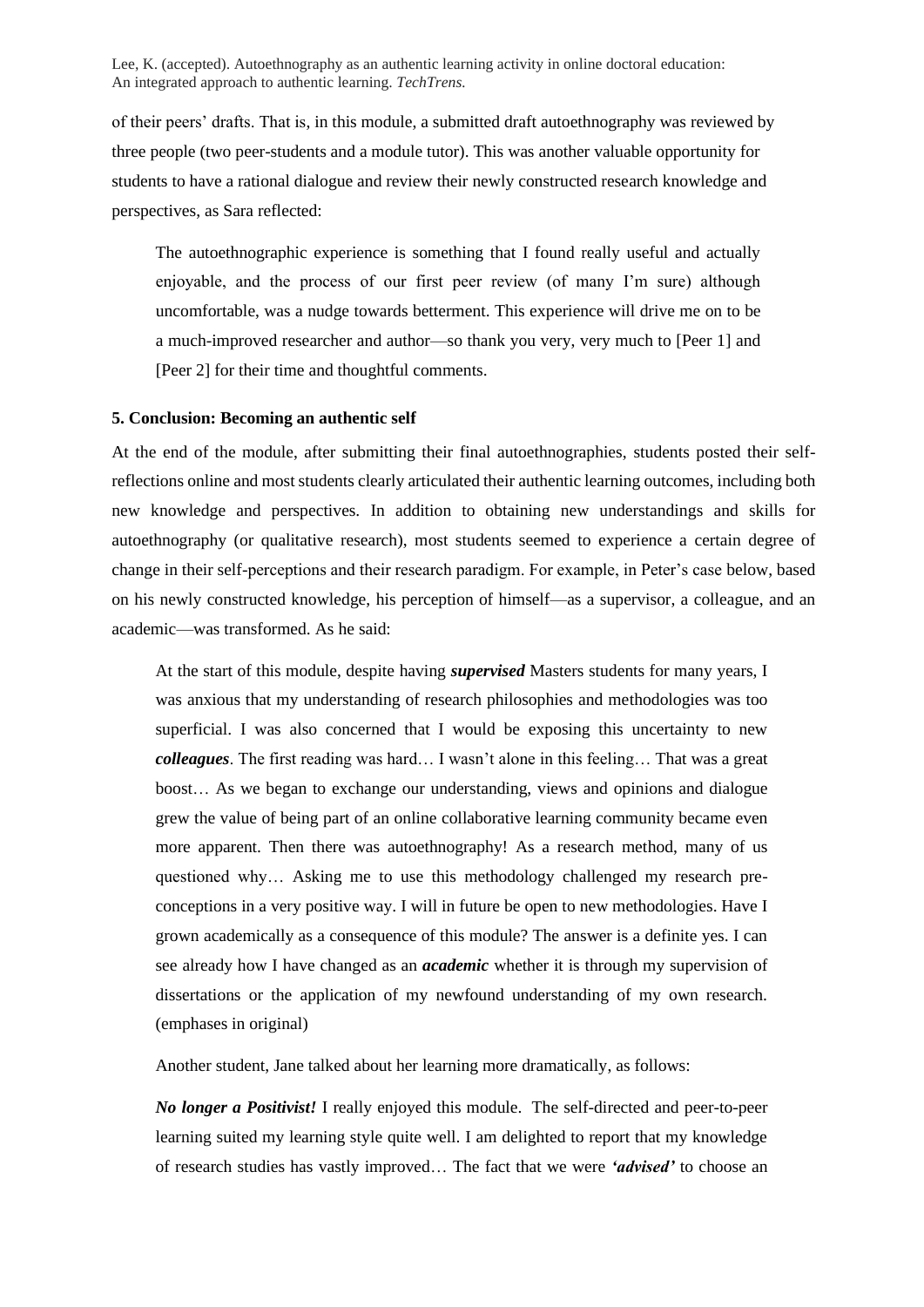autoethnographical methodology really opened my eyes. Prior to this study, I would have considered myself a positivist, now I'm not so sure! The subjective is so much more interesting than the objective. (emphases in original)

The above comments illustrate how transactional distance among online doctoral students (and their tutor) has been effectively reduced and optimised; so that students have experienced emotional and cognitive proximity throughout their learning (Moore, 1993). The learning task was well*structured* and expected learning outcomes were clearly communicated to the students while the task itself requires each student to have a high degree of *autonomy* in their own learning processes as a distance learner as well as a doctoral researcher. A range of sub-tasks was strategically designed to enable and facilitate teacher-to-student and student-to-student *dialogues* at multiple points of the course duration to increase the level of connectedness between students and their online learning environment. In conclusion, in the online doctoral programme, autoethnography served as an authentic learning activity; through learning about autoethnography and designing, doing, and writing autoethnography, online doctoral students were able both to learn new knowledge and to become a more authentic person—a better researcher, student, teacher, professional, parent, etc.

This paper suggests, therefore, that distance educators expand their conceptualisation of authentic learning, to integrate both the epistemological approach and ontological approach, if they are to make learners' online learning genuinely authentic or authentically meaningful. In practice, distance educators can set up an overall module structure and provide a range of resources and opportunities for students to engage with their autoethnography—however, no more than that! There is no need to pre-authenticate learners' learning experiences by developing specific problem-solving scenarios and learning activities since autoethnography itself enables each student to identify their own meaningful problem and situate the activity in their personal context. Instead, distance educators need to be ready to walk with students through their transformative learning journey, which is likely to evoke different emotional experiences. Educators may need to pay careful pedagogical attention to students' emotional responses and attempt to utilise them more productively to make learning more authentic at the ontological level.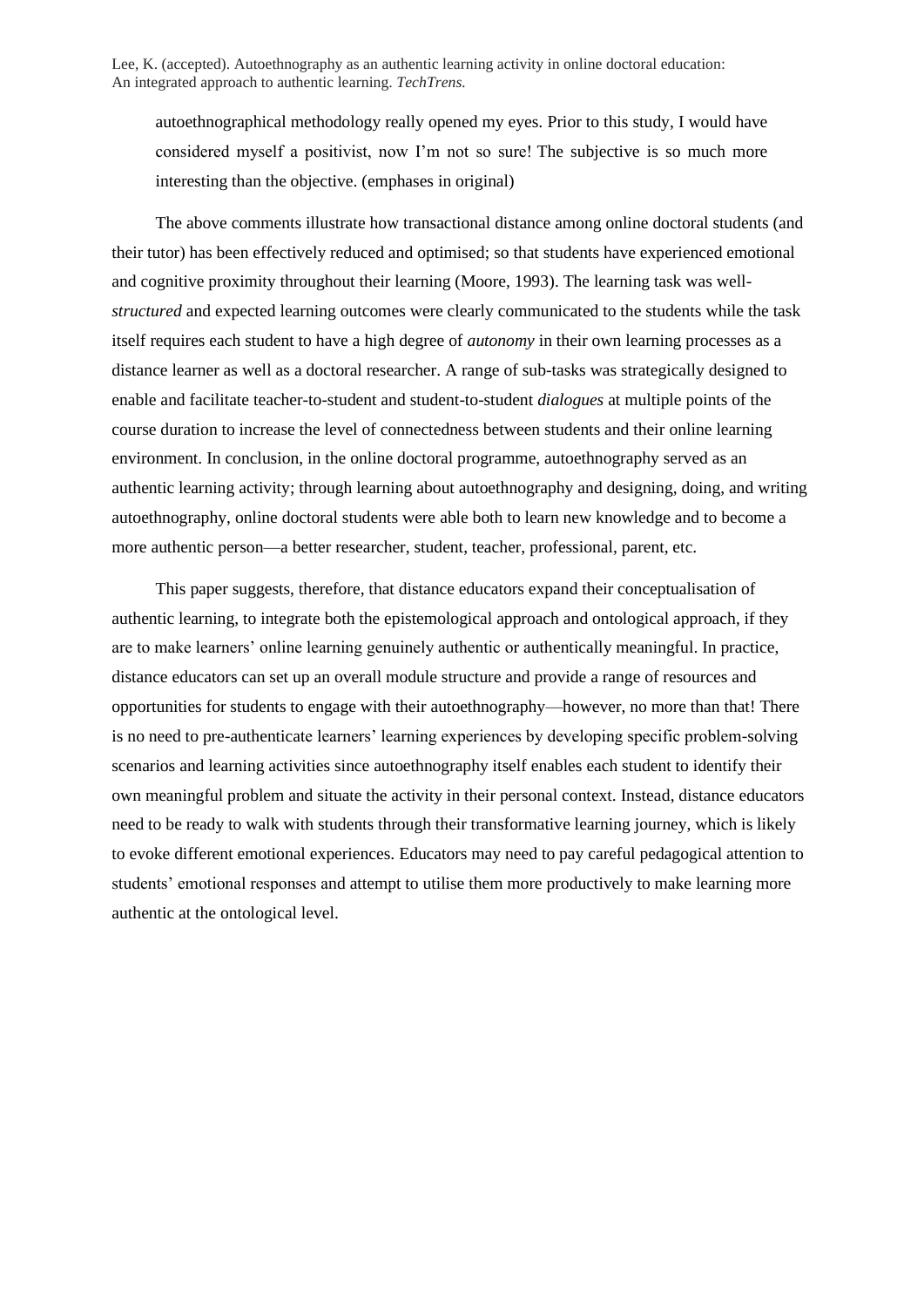#### **References**

- Adams, T. E., Holman Jones, S., & Ellis, C. (2015). *Autoethnography: Understanding qualitative research*. New York, NY: Oxford University Press.
- Adorno, T. (2003). *The jargon of authenticity*. London: Routledge. (Original work published 1964).
- Bochner, A. P., & Ellis, C. (2006). Autoethnography. In G.J. Shepherd, J. St. John, & T. Striphas. (Eds.), *Communication as...: Perspectives on Theory* (pp. 110-122)*. Thousand Oaks: Sage Publications*.
- Chang, H. (2008). *Autoethnography as a method.* Abingdon, UK: Taylor & Francis.
- Doloriert, C., & Sambrook, S. (2009). Ethical confessions of the "I" of autoethnography: the student's dilemma. *Qualitative Research in Organizations and Management: An International Journal,* 4(1), 27-45.
- Glisczinski, D. J. (2007). Transformative higher education: A meaningful degree of understanding. *Journal of Transformative Education, 5*(4), 317-328.me
- Gulikers, J. T., Bastiaens, T. J., & Martens, R. L. (2005). The surplus value of an authentic learning environment. *Computers in Human Behavior*, *21*(3), 509-521.
- Heidegger, M. (1962). Being and time (J. Macquarrie & E. Robinson, Trans.). London: SCM. (Original work published 1927)
- Herbers, M. S. (1998). *Perspective transformation in preservice teachers*. (Unpublished doctoral dissertation). University of Memphis, Tennessee.
- Herrington, J., & Oliver, R. (2000). An instructional design framework for authentic learning environments. *Educational technology research and development*, *48*(3), 23-48.
- Herrington, J., Reeves, T. C., & Oliver, R. (2009). A practical guide to authentic e-learning. New York, NY: Routledge.
- Herrington, J., Reeves, T. C., & Oliver, R. (2014). Authentic learning environments. In *Handbook of research on educational communications and technology* (pp. 401-412). New York, NY: Springer.
- Holman Jones, S. H., Adams, T., & Ellis, C. (Eds.). (2013). Introduction: Coming to know autoethnography as more than a method. In *Handbook of autoethnography* (pp. 17-48). London: Routledge.
- Jonassen, D. H. (2010). *Learning to solve problems: A handbook for designing problem-solving learning environments*. Routledge.
- Kreber, C., Klampfleitner, M., McCune, V., Bayne, S., & Knottenbelt, M. (2007). What do you mean by "authentic"? A comparative review of the literature on conceptions of authenticity in teaching. *Adult Education Quarterly*, *58*(1), 22-43.
- Kung, F. W. (2017). Perceptions and career prospects of the distance doctor of education degree: voices from the mid-career ELT tertiary practitioners. *Innovations in Education and Teaching International, 54*(1), 42-52.
- Kung, M., & Logan, T. J. (2014). An overview of online and hybrid doctoral degree programs in educational technology. *TechTrends*, *58*(4), 16.